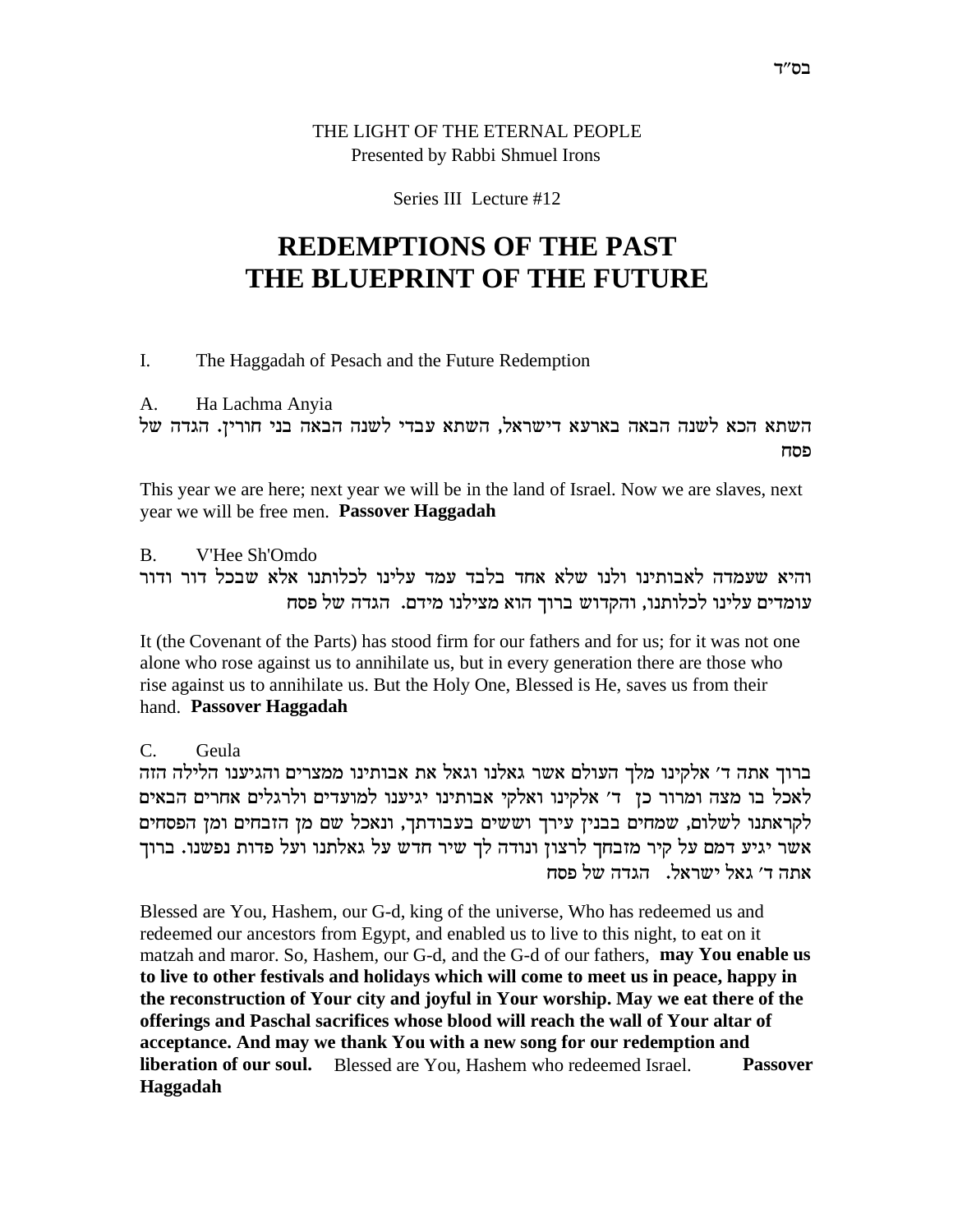#### D. Nirtzah

חסל סדור פסח כהלכתו ככל משפטו וחקתו כאשר זכינו לסדר אותו כן נזכה לעשותו, זך שוכן מעונה קומם קהל עדת מי מנה בקרוב נהל נטעי כנה פדוים לציון ברנה. לשנה הבאה בירושלים

The Seder of Passover has come to its end in accordance with its Halachah, in accordance with all of its laws and statutes. Just as we have been worthy of making the Seder this year, so may we be worthy of making it in the future. Pure One, Who dwells in His heavenly abode, raise up the uncountable congregation of Israel. In the near future, lead the shoots You have planted to Zion, redeemed, joyously. Next vear in Jerusalem. **Passover Haggadah** 

#### Π. The Future Redemption in the Torah

#### $A<sub>1</sub>$ The Ingathering of the Exiles

וְהַיָּה כִי–יַבֹאוּ עַלֵיךְ כָּל–הָדִּבְרִים הָאֶלֶּה הַבְּרָכָה וְהַקְּלַלָה אֲשֶׁר נַתֲתִּי לְפַנֵּיךְ וַהֲשֵׁבֹת אֱל–לְבָבֶךְ בְּכָל–הַגּוֹיִם אֲשֶׁר הִדִּיְחַךְ ד' אֱלֹקִיךְ שָׁמָה: ב הַשַּׁבְתַּ עַד–ד' אֱלֹקִיךְ וְשַׁמַעִתַּ בְקְלוֹ כְּכֹל אֲשֶר-אָנֹכִי מְצַוְךָ הַיּוֹם אַתָּה וּבְנֶיךְ בִּכָל-לְבָבְךְ וּבִכָל-נַפִּשֶׁךְ: גִּ וְשָׁבְ דֹ׳ אֵלֹקִיךְ אֵת-שִׁבוּתִךְ וְרְחֲמֵךְ וְשָׁב וְקִבֵּצְךְ מִכָּלֹ–הָעַמִּים אֲשֶׁר הֵפִיצְךְ ד' אֱלֹקִיךְ שָׁמָּה: ד – אִם–יִהְיֶה נְדַחֲךְ בִקְצֵה הַשָּׁמַיִם מְשָׁם יִקַבֵּצְךְּ ד' אֱלֹקִיךְ וּמְשָׁם יִקַּחֲךָּ: ה | וֵהֵבִיאֲךָ ד' אֱלֹקִיךָ אֱל–הָאָרֶץ אֲשֶׁר–יָרְשׁוּ אֲבֹתֵיךְ וִירְשָׁתַּהּ וְהֵיטְבְךָ וְהִרְבְּךָ מֶאֲבֹתֵיךָ: ו - וּמַל ד׳ אֱלֹקיךְ אֵת–לְבָבִךְ וְאֶת–לְבָב זֵרְעֵךְ לְאָהֶבָה אֶת–ד׳ אֱלֹקיךְ בִּכֲל–לִבְבַךְ וּבְכָל–נַפְשָׁךְ לִמַעַן חַיֵּיךְ: זִּ וְנַתַן ד׳ אֱלֹקיךְ אֶת כָּל–הָאֲלוֹת הָאֶלֶה עַל–איִבִיךְ וְעַל–שנָאֵיךְ אֲשֶׁר רַדַפוךָ: ח – וְאַתַּה תַשׁוּב וְשַׁמַעָתַ בְּקוֹל ד׳ וְעַשִׂיתַ את-כל-מצותיו אשר אנכי מצוד היום: ט נהותירד ד׳ אלקיד בכל | מעשה ידד בפרי בטנד וּבְפְרִי בְהֶמְתִּךְ וּבְפְרִי אַדְמַתְךְ לְטֹבָה כִּי | יַשׁוּב ד׳ לְשוּש עָלֶיךְ לְטוֹב כָּאֲשֶׁר–שָש עַל–אֲבֹתֵיךְ: י כִּי תִשְׁמַע בִקוֹל ד׳ אֱלֹקִיךְ לְשָׁמֹר מִצְוֹתַיו וְחִקְתִיו הַכְתוּבָה בְּסֵפֶר הַתּוֹרָה הַזֶּה כִּי תַשׁוּב אל-ד׳אַלקיך בְּכַל-לְבָבְךָ וּבְכָל-נַפְשֶׁךָ: דברים ל:א-י

1. And it shall come to pass, when all these things have come upon you, the blessing and the curse, which I have set before you, and you shall call them to mind among all the nations, where the L-rd your G-d has driven you. 2. And shall return to the L-rd your G-d, and shall obey His voice according to all that I command you this day, you and your children, with all your heart, and with all your soul; 3. That then the L-rd your G-d will return your captivity, and have compassion upon you, and will return and gather you from all the nations, where the L-rd your G-d has scattered you. 4. If your outcasts have been driven out to the farthest parts of heaven, from there will the L-rd your G-d gather you, and from there will he fetch you; 5. And the L-rd your G-d will bring you into the land which your fathers possessed, and you shall possess it; and he will do you good, and multiply you above your fathers. 6. And the L-rd your G-d will circumcise your heart, and the heart of your seed, to love the L-rd your G-d with all your heart, and with all your soul, that you may live. 7. And the L-rd your G-d will put all these curses upon your enemies, and on those who hate you, who persecuted you. 8. And you shall return and obey the voice of the L-rd, and do all his commandments which I command you this day.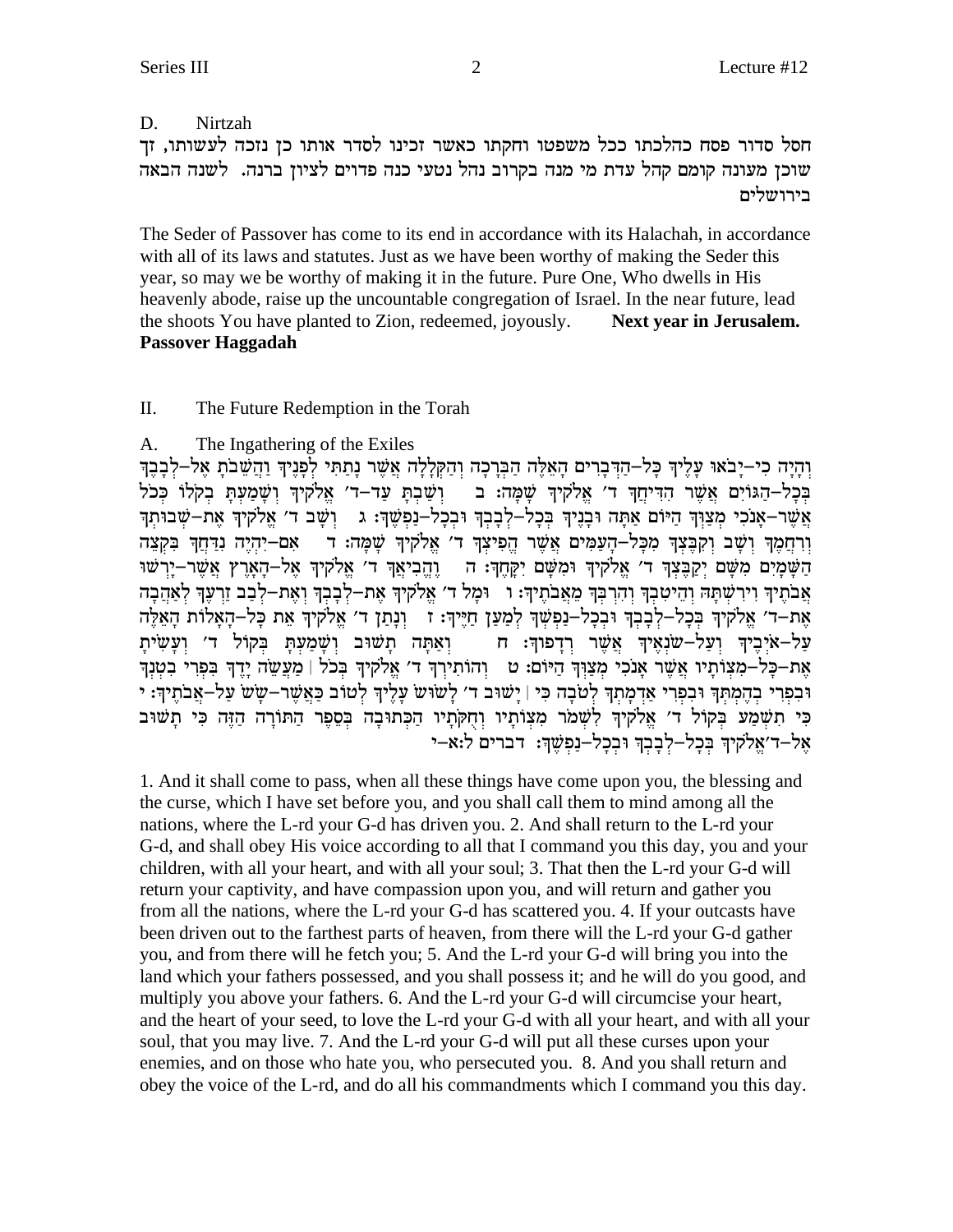9. And the L-rd your G-d will make you abundantly prosperous in every work of your hand, in the fruit of your body, and in the fruit of your cattle, and in the fruit of your land, for good; for the L-rd will again rejoice over you for good, as he rejoiced over your fathers; 10. If you shall listen to the voice of the L-rd your G-d, to keep his commandments and his statutes which are written in this book of the Torah, and if you turn to the L-rd your G-d with all your heart, and with all your soul. **Deuteronomy**  $30:1-10$ 

#### **B.** World War III

וְעַתָּה הָנְנִי הוֹלֵךְ לְעַמִּי לְכָה אִיעַצְךָ אֲשֶׁר יַעֲשֶׂה הָעָם הַזֶּה לְעַמְךָ בְּאַחֲרִית הַיַּמִים: יז אֲרָאֲנּוּ וְלֹא עַתַּה אֲשׁוּרֵנוּ וְלֹא קַרוֹב דַּרַךְ כּוֹכָב מִיַּעֲקֹב וְקַם שֶׁבֵט מִיִּשְׂרַאֱל וּמַחָץ פַּאֲתֵי מוֹאָב וְקַרִקַר כָּל–בִּנֵי–שֵׁת: יח ִוְהָיָה אֲדוֹם יְרֵשָׁה וְהָיָה יְרֵשָׁה שֵׂעִיר אֹיְבָיו וְיִשְׂרָאֱל עֹשֶׂה חָיִל: יט וְיֵרְדִּ מִיַעֲקֹב וְהָאֱבְיד שָׂרִיד מֵעִיר: כִּ וַיַּרָא אֶת–עֲמָלֶק וַיִּשָּׂא מִשָּׁלוֹ וַיֹּאמַר רֵאשִׁית גּוֹיִם עֲמָלֶק ואַחֲרִיתוֹ עֲדֵי אֹבֶד: כֹא [יַיַּרָא אֶת-הַקֵּינִי וַיִּשָׂא מִשָּׁלוֹ וַיֹּאמַר אֵיתַן מוֹשַׁבֶךְ וְשִׂים בַּסֶלַע קִנֵּךְ: כֹּב בי אם–יהיה לבער קין עד–מה אשור תשבד: כג נוישא משלו ויאמר אוי מי יחיה משמו א–ל: כד וְצִים מִיַּד כִּתְּיִם וְעָנּוּ אֲשׁוּר וְעָנּוּ-עֶבֶר וְגַם-הוּא עֲדֵי אֹבֶד: כה וַיַּקַם בִּלְעָם וַיֵּלֵךְ וַיַּשָׁב למקמו וגם-בלק הלך לדרכו: במדבר כד:יז-כה

14. And now, behold, I go to my people; come therefore, and I will advise you what this people shall do to your people in the latter days. 17. I shall see him, but not now; I shall behold him, but not near; there shall come a star out of Jacob, and a scepter shall rise out of Israel, and shall strike the corners of Moab, and destroy all the sons of Seth. 18. And Edom shall be a possession, Seir also, his enemies, shall be a possession; and Israel shall do bravely. 19. Out of Jacob shall come a ruler, and shall destroy he who remains of the city. 20. And when he looked on Amalek, he took up his discourse, and said, Amalek was the first of the nations; but his latter end shall be that of everlasting perdition. 21. And he looked on the Kenites, and took up his discourse, and said, Strong is your dwelling place, and you put your nest in a rock. 22. Nevertheless the Kenite shall be destroyed. Where shall Assyria carry you away captive? 23. And he took up his discourse, and said, Alas, who shall live when G-d does this! 24. And ships shall come from the border of Kittim, and shall afflict Assyria, and shall afflict Eber, and he also shall perish forever. 25. And Balaam rose up, and went and returned to his place; and Balak also went his way. **Numbers 24:14,17-25** 

The King and Teacher C.

לֹא–יָסוּר שֵׁבֵט מִיהוּדָה וּמִחֹקֵק מִבֵּין רַגִלְיו עַד כִּי–יָבֹא שִׁילֹה וְלוֹ יִקְהַת עַמִּים: בראשית מט:י

The staff shall not depart from Judah, nor the lawgiver from between his feet, until Shiloh come; and to him shall the obedience of the people be. Genesis 49:10

לא יסור שבט מיהודה. מדוד ואילך אלו ראשי גליות שבבבל (סנהדרין ה.), שרודים את העם בשבט, הממונים על פי המלכות: ומחקק מבין רגליו. תלמידים, אלו נשיאי ארץ ישראל: עד כי יבא שילה. מלך המשיח שהמלוכה שלו, וכן תרגמו אונקלוס. ומדרש אגדה, שילו, שי לו שנאמר יובילו שי למורא (תהלים עו, יב.): ולו יקהת עמים. אסיפת העמים. רש"י שם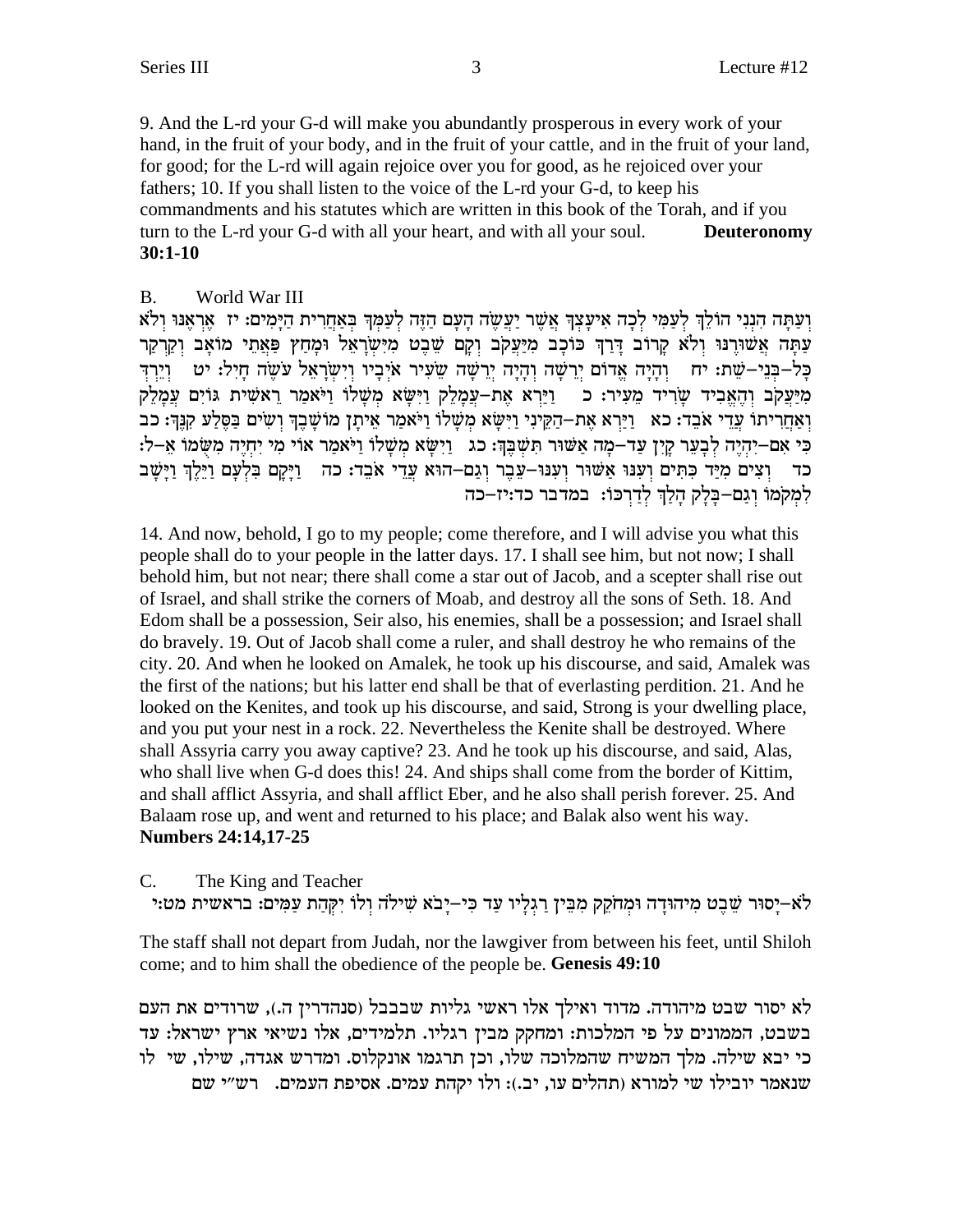The staff shall not depart from Judah. From David and thereafter. This alludes to the Exilarchs in Babylonia who ruled the people of Israel with a rod (staff) and who were appointed by the government. Nor the lawgiver from between his feet. This denotes those learned in the Law these are the princes of the land of Israel. **Until Shiloh come.** (I.e.) Messiah the king, for the kingdom is his. And thus does Onkelos render it. And an Aggadic interpretation: שילו is  $\forall$ resents to him, as it is stated (Psalms 76:12) Let them bring presents unto him that is to be feared. And to him shall the obedience of the people be. The term יקהת denotes a gathering of nations. Rashi's Commentary ibid.

D.

א הַדִּבַר אֲשֶׁר חַזָה יַשָּׁעֲיָהוּ בֵּן–אַמוֹץ עַל–יְהוּדַה וְירוּשַׁלַם: בִּ וְהַיָּה | בִּאַחֲרִית הַיַּמִים נַכוֹן יהיה הר בית–ד' בראש ההרים ונשא מגבעות ונהרו אליו כל–הגוים: ג נהלכו עמים רבים וְאַמְרוּ לְכוּ | וְנַעֲלֵה אֲל-הַרְ-ד' אֱל-בֵּית אֱלֹקי יַעֲקֹב וִיֹרְנוּ מִדְּרָכָיו וְנֵלְכָה בְּאֹרְחֹתַיו כִּי מִצְיּוֹן תֵּצֵא תוֹרָה וּדְבַר–ד׳ מִירוּשָׁלַם: דִּ וְשָׁפַט בֵּין הַגּוֹיִם וְהוֹכְיֹחַ לְעַמִּים רַבִּים וְכִתְּתוּ חַרְבוֹתָם לְאָתִּים וַחֲנִיתוֹתֵיהֶם לְמַזְמֵרוֹת לֹא-יִשָּׂא גוֹי אֲלֹ-גּוֹי חֵרֶב וְלֹא-יִלְמְדוּ עוֹד מְלְחָמָה : ישיעהו ב:א-ד

1. The word that Isaiah the son of Amoz saw concerning Judah and Jerusalem. 2. And it shall come to pass in the last days, that the mountain of the L-rd's house shall be established on the top of the mountains, and shall be exalted above the hills; and all nations shall flow to it. 3. And many people shall go and say: Come, and let us go up to the mountain of the L-rd, to the house of the G-d of Jacob; and He will teach us of His ways, and we will walk in His paths; for from Zion shall go forth Torah, and the word of the L-rd from Jerusalem. 4. And He shall judge among the nations, and shall decide for many people; and they shall beat their swords into plowshares, and their spears into pruning hooks; nation shall not lift up sword against nation, nor shall they learn war any more. Isaiah 2:1-4

III. The Master Plan

A. The Blueprint of Creation

בְּרָאשִׁית בַּרָא אֱלֹקים אֶת הַשַּׁמַיִם וָאֶת הַאֲרֶץ: ב- וְהַאֲרֶץ הַיִתָּה תֹהוּ וַבֹּהוּ וְחֹשֶׁךָ עַל-פְּנֵי  $\mathbf{x}$ תְהוֹם וְרוּחַ אֱלֹקִים מְרַחֲפֶת עַלְ–פְּנֵי הַמַּיִם: גִּ וַיֹּאמֶר אֱלֹקִים יְהִי–אוֹר וַיִּהִי–אוֹר: בראשית  $2-x:8$ 

1. In the beginning G-d created the heaven and the earth. 2. And the earth was without form, and void; and darkness was upon the face of the deep. And a wind from G-d moved upon the face of the waters. 3. And G-d said, Let there be light; and there was light. Genesis 1:1-3

ר"ש בן לקיש פתר קריא בגליות, והארץ היתה תהו זה גלות בבל שנאמר (ירמיה ד) ראיתי את הארץ והנה תהו, ובהו זה גלות מדי (אסתר ו) ויבהילו להביא את המן, וחושך זה גלות יון שהחשיכה עיניהם של ישראל בגזירותיהן שהיתה אומרת להם, כתבו על קרן השור שאין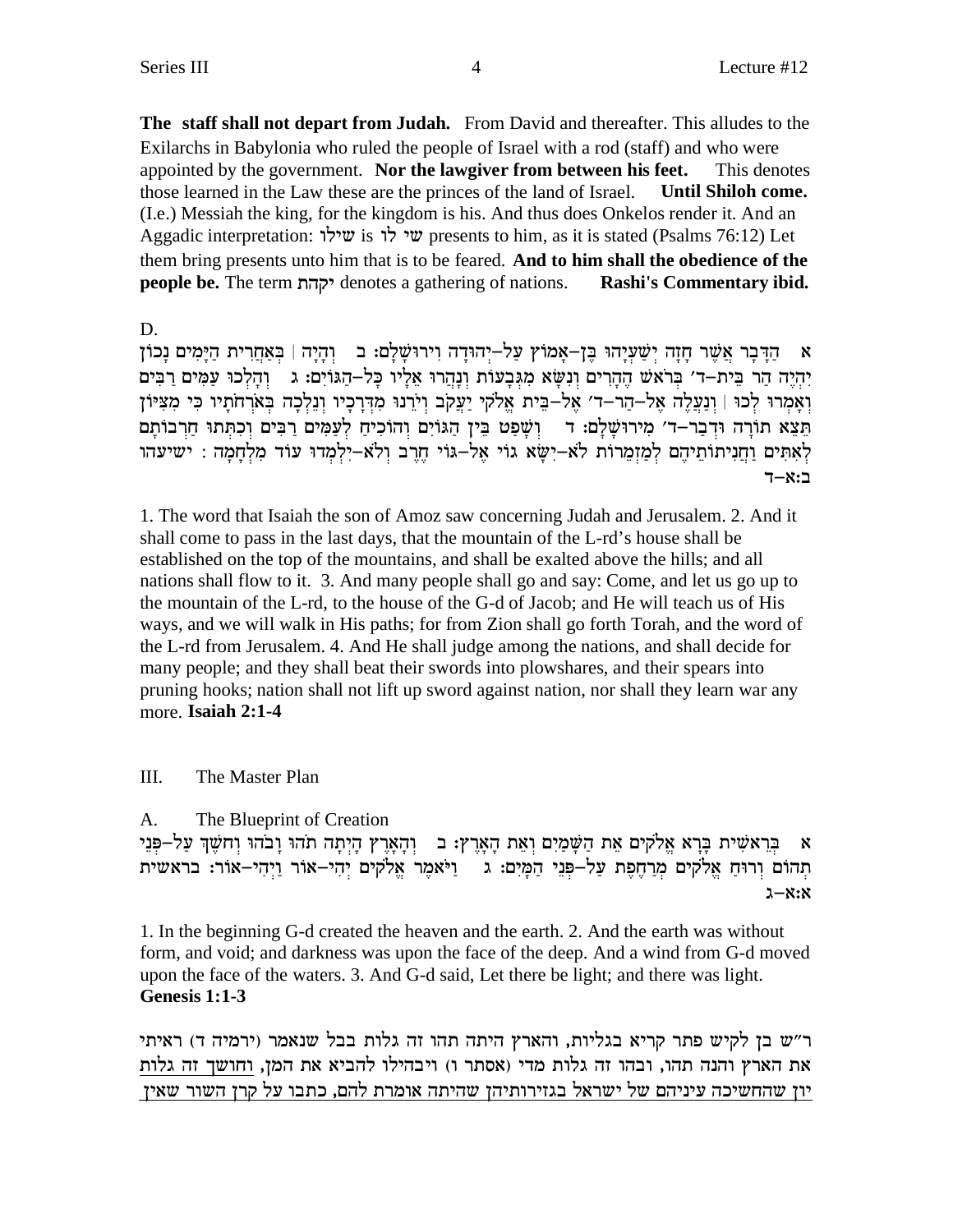לכם חלק באלקי ישראל, על פני תהום זה גלות ממלכת הרשעה שאין להם חקר כמו התהום מה התהום הזה אין לו חקר אף הרשעים כן, ורוח אלקים מרחפת זה רוחו של מלך המשיח, היאך מה דאת אמר (ישעיה יא) ונחה עליו רוח ד', באיזו זכות ממשמשת ובאה, המרחפת על פני המים בזכות התשובה שנמשלה כמים, שנאמר (איכה ב) שפכי כמים לבך. | בראשית רבה פרשה ב:ד

Rabbi Shimon ben Lakish explained the verses [of Genesis 1:2,3] to refer to the [Jewish] exiles. **And the earth was void** refers to the exile of Babylon. . . . **And empty** refers to the exile of Media. . . . **And darkness** refers to the exile of Greece who darkened the eyes of Israel through their decrees, for they said to them: Write upon the horn of a ox that you have no portion in the G-d of Israel. **Upon the face of the deep waters** refers to the kingdom of evil (Rome) that is unfathomable. . . . **The spirit of G-d hovered over the water's surface** refers to the spirit of Moshiach. . . . By what merit does spirit that hovers over the water's surface eventually come? Through the merit of repentance. ... **Midrash Beraishis Rabbah 2:4**

## B. The Covenant

ח וַיֹּאמַר אֲדֹ–נַי ד' בַּמַּה אָדַע כִּי אִירַשֵׁנַה: ט וויֹאמֵר אָלַיו קחַה לִי עָגִלַה מִשְׁלֵשֵׁת וַעֲז משלְשֶׁת וְאֵיל מִשְׁלַשׁ וְתֹר וְגוֹזַל: יִ יַיַּקַח-לוֹ אַת-כַּל-אַלֶּה וַיִּבְתֵּר אֹתֵם בַּתַּוֶךְ וַיִּתֵן אִישׁ−בַּתְרוֹ לִקְרָאת רַעֲהוּ וְאֶת-הַצִּפֹּר לֹא בְתְר: יֹא [יַיֵּרֶד הָעַיִט עַל-הַפִּנָרִים וַיַּשֵׁב אֹתָם אַבִרָם: יִב הַשֵּׁמֵשׁ לַבוֹא וְתַרְדֵּמַה נַפְלַה עַל–אַבְרַם וְהִנֵּה אֵימַה חֲשֵׁכַה גִדֹלַה נֹפֵלֶת עַלַיו: יג ⊥וַיֹּאמֵר לְאַבְרָם יָדֹעַ תֵּדַע כִּי–גֵר | יִהְיֵה זַרְעֲךָ בְּאֶרֶץ לֹא לָהֶם וַעֲבָדוּם וְעִנּוּ אֹתָם אַרְבַּע מֵאוֹת שָׁנָה: יד יִגָם אֶת-הַגּוֹי אֲשֶׁר יַעֲבֹדוּ דַּן אֲנֹכִי וְאָחֲרִי-כֶן יֵצְאוּ בְּרִכְשׁ גַּדוֹל: בראשית יג:ח-יד

8. And he said, L-rd G-d, how shall I know that I shall inherit it? 9. And he said to him, Bring me a three year old heifer, and a three year old female goat, and a three year old ram, and a turtledove, and a young pigeon. 10. And he took to him all these, and divided them in the midst, and laid each half against the other; but the birds divided he not. 11. And when the eagle came down upon the carcasses, Abram drove them away. 12. And when the sun was going down, a deep sleep fell upon Abram; and, lo, a fear of great darkness fell upon him. 13. And He said to Abram, Know for a certainty that your seed shall be a stranger in a land that is not theirs, and shall serve them; and they shall afflict them four hundred years; 14. And also that nation, whom they shall serve, will I judge; and afterward shall they come out with great wealth. **Genesis 13:8-14**

## C. The Four Exiles

ד"א קחה לי עגלה משולשת, זו בבל שהעמידה ג' מלכים, נבוכדנצר ואויל מרודך ובלשצר, ועז משולשת, זו מדי שהיתה מעמידה ג' מלכים, כורש ודריוש ואחשורוש, ואיל משולש זו יון, ר' אלעזר ור' יוחנן ר"א אמר כל הרוחות כבשו בני יון ורוח מזרחית לא כבשו  $\kappa$ ובגבה וכל היות לא ודברי החנן והכתיב (דניאל ח) האיתי את האיל מנגח ימה והכתיב ה יעמדו לפניו ואין מציל מידו ועשה כרצונו והגדיל, הוא דעתיה דר"א דלא אמר מזרחית, ותור וגוזל זו מלכות אדום, תור הוא אלא שגזלן הוא. אבראשית רבה פרשה מד ד"ה טו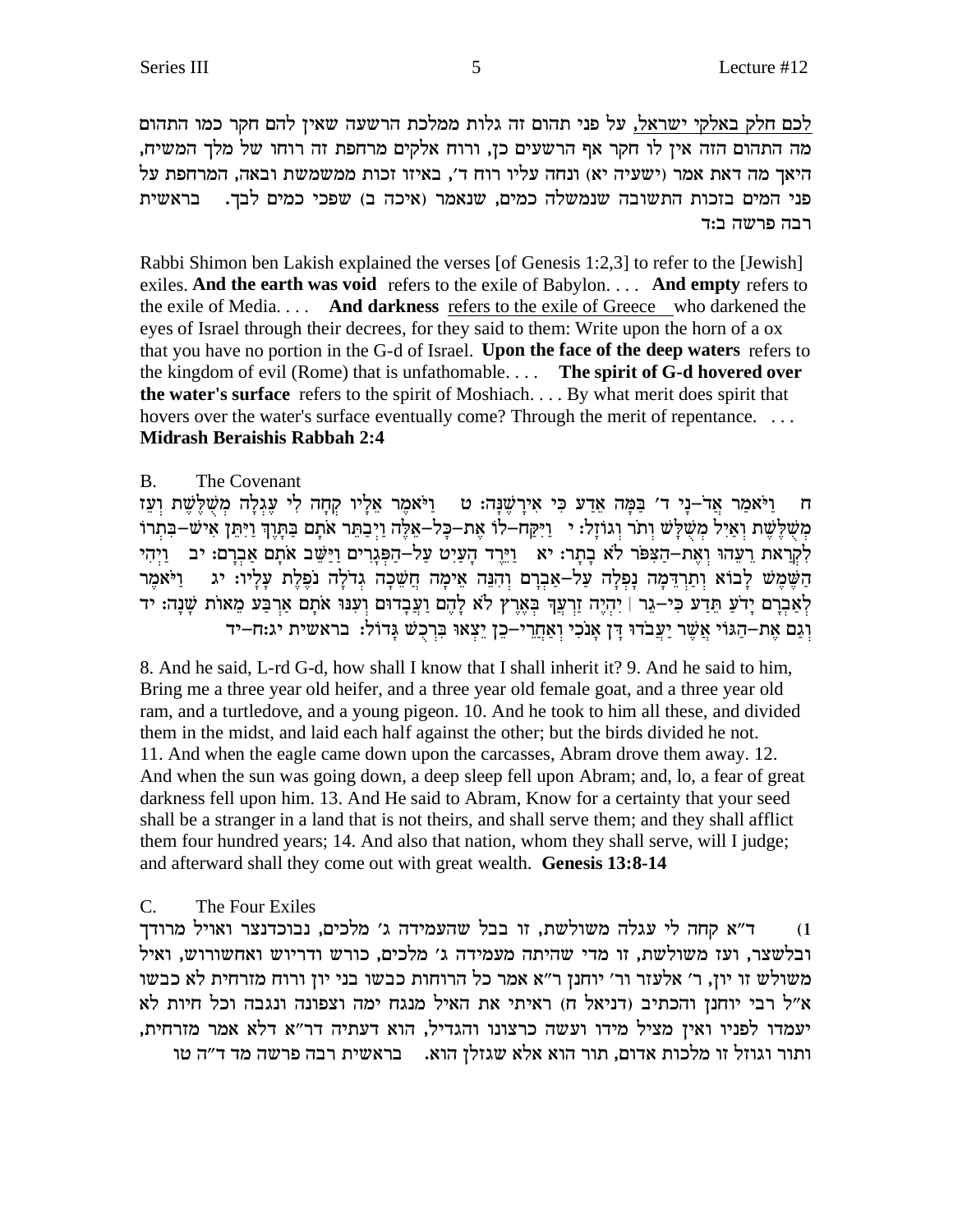**Bring me a three year old [or three fold] heifer** refers to Babylon that raised up three kings: Nebuchadnezzer, Evil Merodach, and Balshatzar. **And a three year old female goat** refers to Media [and Persia] that raised up three kings: Cyrus, Darius and Achashverosh. **And a three year old ram** refers to Greece. Rabbi Elazar and Rabbi Yochanan spoke about the following point: Rabbi Elazar said, "The people of Greece conquered [the world in] all directions except for the east which they did not conquer." Rabbi Yochanan said to him, "Behold it is written (Daniel 8:3), 'I saw the ram charging westward, and northward, and southward; so that no beasts could stand before it, nor was there any that could save itself from its hand; but it did as it pleased, and magnified itself.'" This confirms the opinion of Rabbi Elazar who did not say [that they conquered] the easterly direction. **And a turtledove, and a young pigeon** refer to the kingdom of Edom (Rome). It is a turtledove but it is a robber ( lfeb). **Midrash Beraishis Rabbah 44:15**

עגלה משולשת ועז משולשת ואיל משולש ותור וגוזל, וגליות מניז שנאמר אימה זו  $\,$ בבל שנאמר (חבקוק א) איום ונורא הוא ממנו משפטו ושאתו יצא, חשכה זו מדי שהחשיכה עיניהם של ישראל בגזרותיה, גדולה זו יון שנאמר (דניאל ח) וצפיר העזים הגדיל עד מאד וכעצמו נשברה הקרן הגודלה ותעלנה חזות ארבע תחתיה לארבע רוחות השמים. נופלת  $f$ עליו, זו אדום שנאמר (ירמיה מט) מקול נפלם רעשה הארץ, שמות רבה פרשה נא

(Genesis 15:9) A prime calf, a prime goat, a prime ram, a dove and a pigeon. Where is the reference to exiles stated? (Ibid. 15:12) **horror** refers to Babylon . . . **darkness** refers to Media . . . **great [darkness]** refers to Greece as it is stated (Daniel 8:8) And the he-goat waxed very great; and when he was strong, the great horn was broken and from it came up four notable ones toward the four quarters of heaven. **Fell upon him** refers to Rome (Edom) as it is stated (Jeremiah 49:21) The earth is moved at the noise of their fall. **Midrash Shemos Rabbah Chapter 51:7**

D. The Redemption

וירד העיט על הפגרים וישב אותם אברם נסב אברהם מכישה והוה מכיש להון ולא הוו מתכתשין ואעפ״כ וישב אותם אברם בתשובה. ילקוט שמעוני פרשת לך–לך רמז עז

And when the eagle came down upon the carcasses, Avram drove them away. (Gen. 13:11) Avram took a pounder and was pounding them and they wouldn't be pounded. Despite this, Avram drove them away with repentance (teshuva - וישב). **Yalkut Shimoni Lech Lecha 77**

אמר רב: כלו כל הקיצין, ואין הדבר תלוי אלא בתשובה ומעשים טובים. ושמואל המר: דיו לאבל שיעמוד באבלו. כתנאי, רבי אליעזר אומר: אם ישראל עושין תשובה . וגאלין, ואם לאו ־ אין נגאלין. אמר ליה רבי יהושע: אם אין עושין תשובה ־ אין נגאלין? אלא, הקדוש ברוך הוא מעמיד להן מלך שגזרותיו קשות כהמן, וישראל עושין תשובה ומחזירן למוטב. סנהדרין צז: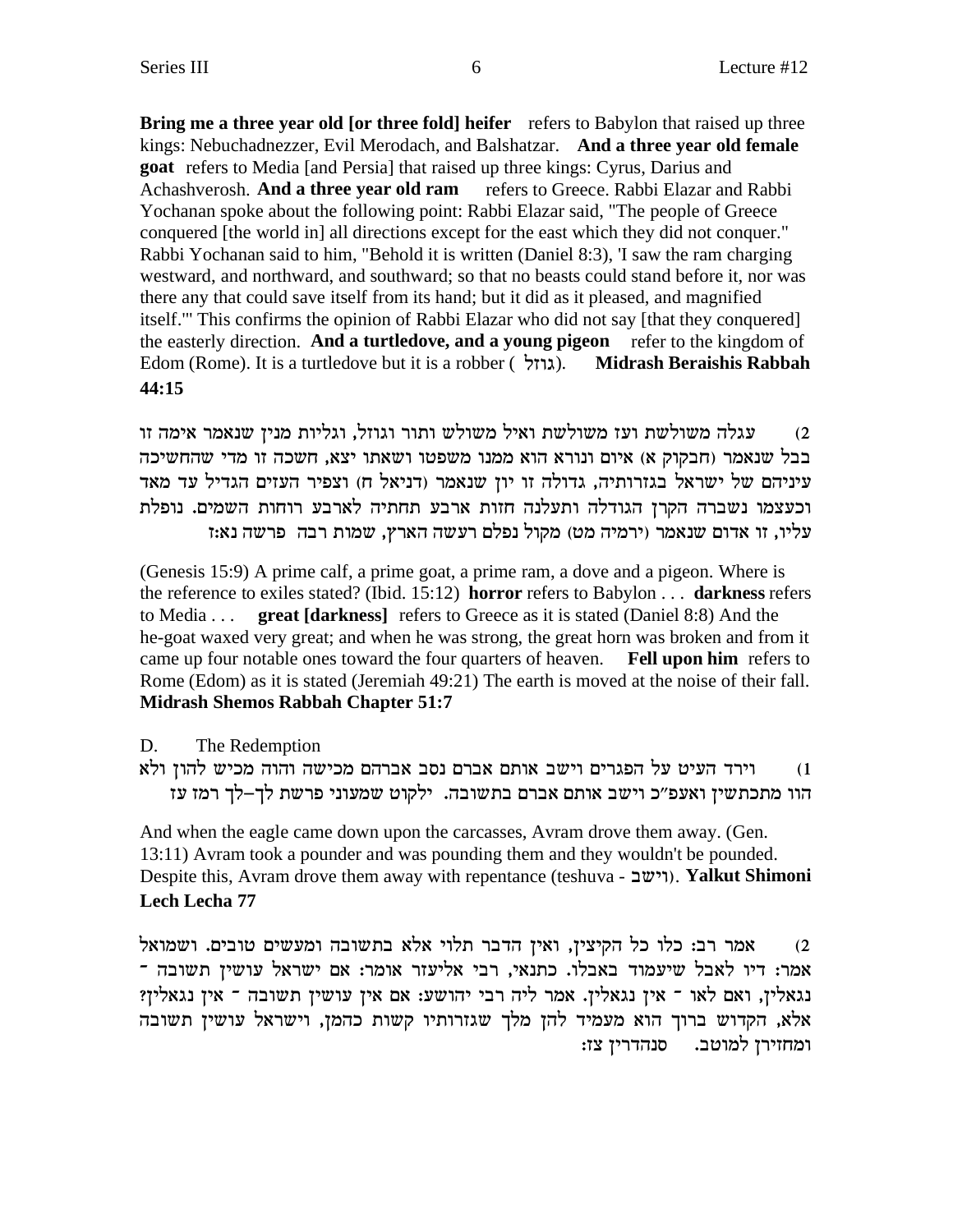Rav said: All the predestined dates [for redemption] have passed, and the matter [now] depends only on repentance and good deeds. But Shmuel maintained: it is sufficient for a mourner to keep his [period of] mourning. This matter is disputed by Tannaim: R. Eliezer said: if Israel repent, they will be redeemed; if not, they will not be redeemed. R. Joshua said to him, if they do not repent, will they not be redeemed! But the Holy One, blessed be He, will set up a king over them, whose decrees shall be as cruel as Haman's, whereby Israel shall engage in repentance, and he will thus bring them back to the right path. **Sanhedrin 97b** 

כל הנביאים כולן צוו על התשובה ואין ישראל נגאלין אלא בתשובה, וכבר הבטיחה  $(3)$ תורה שסוף ישראל לעשות תשובה בסוף גלותן ומיד הן נגאלין שנאמר והיה כי יבאו עליך כל הדברים וגו׳ ושבת עד ד׳ אלקיך ושב ד׳ אלקיך וגו׳. ■רמב״ם הלכות תשובה פרק ז:ה

All of the prophets commanded [the people] regarding repentance and Israel will only be redeemed through repentance. The Torah has already promised that in the end Israel will repent at the end of their exile and they will be immediately redeemed as it says in Scripture (Deuteronomy 30:1-10): And it shall come to pass, when all these things have come upon you,  $\dots$  and you shall return to the L-rd your G-d. .. then the L-rd your G-d will return your captivity, and have compassion upon you, and will return and gather you from all the nations, where the L-rd your G-d has scattered ... Rambam Hilchos Teshuva 7:5 you.

The Messiah  $E_{\rm{m}}$ רמז שיבא דוד בן ישי לכלותם, ואין מניחין אותו מן השמים עד שיבא מלך המשיח: רש"י בראשית פרק טו פסוק יא

He alluded that David the son of Jesse would come to destroy them, but they do not **Rashi Genesis** permit him from heaven until there will arrive the king, the Messiah.  $15:11$ 

IV. The Past Is Our Assurance of the Future

A.

יז – כִּי תֹאמַר בִּלְבָבְךָ רַבִּים הַגּוֹיִם הָאֵלֶּה מִמֶּנִּי אֵיכָה אוּכַל לְהוֹרִישָׁם: יח – לֹא תִירָא מֵהֶם זָכֹר תִּזְכֹּר אֶת אֲשֶׁר–עָשֶׂה ד' אֱלֹקִיךְ לְפַרְעֹה וּלְכָל–מְצְרַיִם: יט | הַמַּסֹת הַגִּדֹלֹת אֲשֶׁר–רָאוּ עֵינֵיךְ וְהָאֹתֹת וְהַמֹּפְתִים וְהַיָּד הַחֲזָקָה וְהַזִּרֹעַ הַנִּטוּיָה אֲשֶׁר הוֹצְאֵךְ ד׳ אֱלֹקִיךְ כֵּן–יַעֲשֶׂה ד׳ אֱלֹקִיךְ .<br>לכל–העמים אשר–אתה ירא מפניהם: דברים ז:יז–יט

17. If you shall say in your heart, These nations are more than I; how can I dispossess them? 18. You shall not be afraid of them; but shall well remember what the L-rd your G-d did to Pharaoh, and to all Egypt; 19. The great trials which your eyes saw, and the signs, and the wonders, and the mighty hand, and the stretched out arm, whereby the L-rd your G-d brought you out; so shall the L-rd your G-d do to all the people of whom you are afraid. Deuteronomy 7:17-19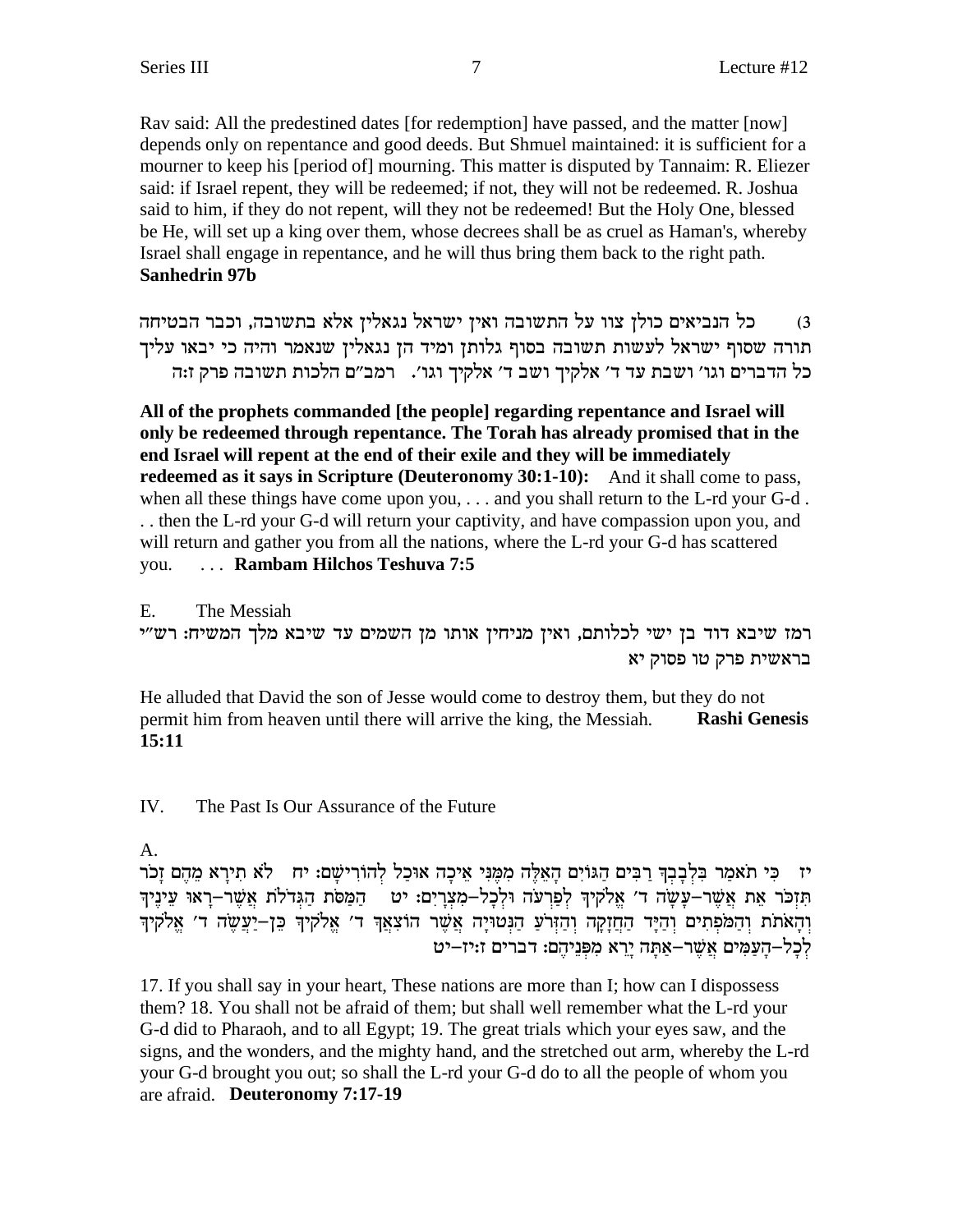**B.** 

נחית בחסדד עם–זו גאלת נהלת בעזד אל–נוה קדשד: יד – שמעו עמים ירגזון יג  $(1)$ חִיל אַחָז יֹשֶׁבֵי פְלַשֶׁת: טוּ אֶז נִבְהֲלוּ אֲלוּפֵי אֲדוֹם אֵילֵי מוֹאָב יֹאחֲזֵמוֹ רַעֲד נַמֹגוּ כֹּל יֹשֶׁבֵי כְנָעַן: טז הִפֹּל עֲלֵיהֶם אֵימָתָה וָפַחַד בִּגְדֹל זְרוֹעֲךָ יִדְּמוּ כָּאָבֶן עַד–יַעֲבֹר עַמְךָ ד׳ עַד–יַעֲבֹר עַם-זוּ קָנִיתָ: יז תִּבְאֵמוֹ וְתִטָּעֵמוֹ בִּהַר נַחֲלָתְךָ מָכוֹן לְשָׁבְתִּךְ פָּעַלְתָּ ד׳ מִקְדָשׁ אֲדֹ–נֶי כּוֹנֵנוּ יַרֵיךְ: יח ד׳ | יִמְלֹךְ לְעֹלַם וַעֲדִ: שמות טו:יג–יח

13. You in Your mercy have led forth the people whom You have redeemed; You have guided them in Your strength to Your holy habitation. 14. The people shall hear, and be afraid: sorrow shall take hold on the inhabitants of Philistia. 15. Then the chiefs of Edom shall be amazed; the mighty men of Moab, trembling shall take hold of them; all the inhabitants of Canaan shall melt away. 16. Fear and dread shall fall upon them; by the greatness of Your arm they shall be as still as a stone; till Your people pass over, O L-rd, till the people pass over, whom You have purchased. 17. You shall bring them in, and plant them in the mountain of Your inheritance, in the place, O L-rd, which You have made for You to dwell in, in the Sanctuary, O L-rd, which Your hands have established. 18. The L-rd shall reign forever and ever. Exodus 15:13-18

חביב בית המקדש, שהעולם נברא ביד אחת, שנאמר אף ידי יסדה ארץ (ישעיה מח,  $(2)$ יג), ומקדש בשתי ידים, ואימתי יבנה בשתי ידים, בזמן שד׳ ימלוך לעולם ועד, לעתיד לבא שכל המלוכה שלו: הרש״י שם

The Temple is cherished because the universe was created by one hand as it is said (Isaiah 48:13) "Yeah My hand hath laid the foundation of the earth." but the Sanctuary will be created by two hands. And when will it be built by two hands? At the time when "The L-rd will reign for ever and ever." at the time to come when all the kingdom shall be His. Rashi ibid.

 $C_{\cdot}$ 

הפודנו מיד מלכים מלכנו הגואלנו מכף כל העריצים. הקל הנפרע לנו מצרינו והמשלם גמול לכל איבי נפשנו. המדריכנו על במות אויבינו וירם קרננו על כל שנאינו העושה לנו נסים ונקמה בפרעה אותות ומופתים באדמת בני חם. המכה בעברתו כל בכורי מצרים ויוצא את עמו ישראל מתוכם לחרות עולם . . . ואמרו ד׳ ימלך לעלם ועד. סדור – תפלת מעריב

He redeems us from the power of kings, our King Who delivers us from the hand of all cruel tyrants. He is the G-d Who exacts vengeance for us from our foes and Who brings just retribution upon all of our enemies of our soul, who performs great deeds that are beyond understanding, and wonders beyond number. Who set our soul in life and did not allow our foot to falter. Who led us upon the heights of our enemies and raised our pride above all who hate us; Who made for us miracles and vengeance upon Pharaoh; signs and wonders on the land of the offsping of Ham; Who smote with his anger all the firstborn of Egypt and removed His nation from their midst to eternal freedom . . . and they said,

"The L-rd will reign for ever and ever." Siddur The Evening Prayer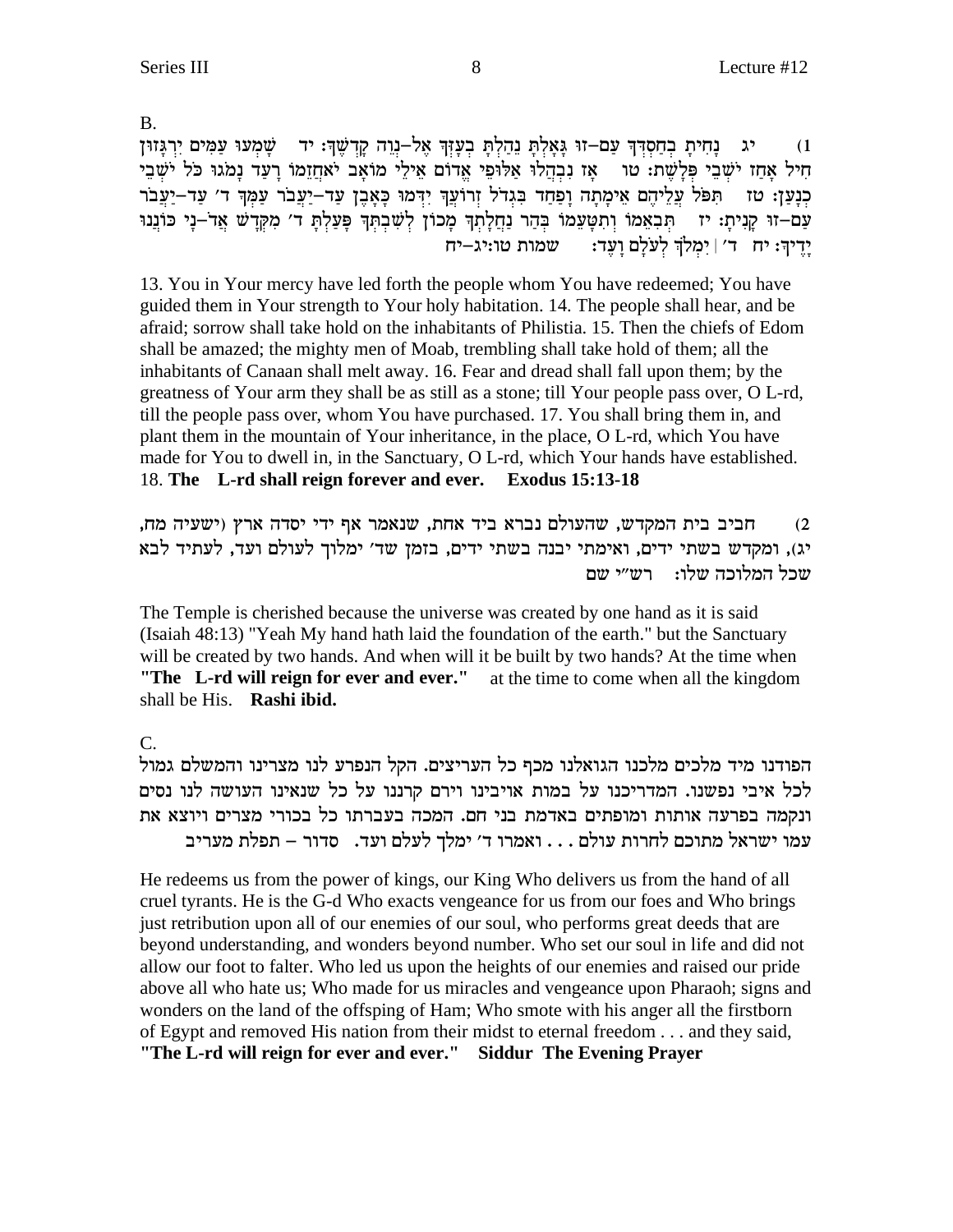V. The Past is the Blueprint of the Future

A.

כִּימֵי צֵאתַךְ מֵאֶרֶץ מִצְרֵיִם אַרְאֲנוּ נִפְלַאוֹת: טז - יִרְאו גוֹיִם וַיֵּבֹשׁוּ מְכֹּל גִּבוּרָתַם יַשִׂימוּ  $(1)$ ַיָּר עַל–פֶּה אַזְנֵיהֶם תֵּחֵרָשְׁנָה: יז - יִלַחֲכוּ עַפָּר כַּנַּחֲשׁ כְּזֹחֲלֵי אֶרֶץ יִרְגִּזוּ מִמְּסְגִּרֹתֵיהֶם אֵל–ד׳ אֱלֹקִינוּ יִפְחַדוּ וְיִרְאוּ מִמֵּךְ : מִיכה ז:טוּ–יז

15. As in the days when you came out of the land of Egypt I will show him marvelous things. 16. The nations shall see and be ashamed of all their might; they shall lay their hand upon their mouth, their ears shall be deaf. 17. They shall lick the dust like a serpent, they shall come trembling out of their holes like the crawling things of the earth; they shall be afraid of the L-rd our G-d, and shall fear because of you. Micha 7:15-17

עשה פלא עם אבות ועתיד לעשות עם בנים שנאמר כימי צאתך מארץ מצרים אראנו  $(2)$ נפלאות אראנו מה שלא הראיתי לאבות שהרי נסים ונפלאות שאני עתיד לעשות עם הבנים יותר מהפלא ונפלאות מה שעשיתי עם אבות. וכן הוא אומר לעושה נפלאות גדולות לבדו כי לעולם חסדו ברוך ד' אלקים אלקי ישראל עושה נפלאות לבדו וברוך שם כבודו לעולם וימלא כבודו את כל הארץ אמן ואמן. ילקוט שמעוני פרשת בשלח רמז רנ

He made wonderous acts with the forefathers and is destined to do so with the descendants as it is stated in Scripture: As in the days when you came out of the land of Egypt I will show him marvelous things. I will show them what I didn't show the forefathers because the miracles and wonderous acts that I am destined to do with the descendants will be greater than the wonderous acts that I did for the forefathers. Similarly it states in Scripture (Psalms 136:4) To Him Who alone performs great wonders for His kindness endures forever. (Psalms 72:18,19) Blessed be the L-rd G-d, the G-d of Israel, who alone does wondrous things. And blessed be His glorious name for ever; and let the whole earth be filled with his glory; Amen, and Amen. Midrash Yalkut Shimoni Parshas Beshalach 250

 $B<sub>1</sub>$ 

ַזֶכֵר עָשָׂה לְנִפְלְאֹתָיו חַנּוּן וְרַחוּם ד׳: תהלים קי״א:ד  $(1)$ 

A remembrance has He made of his wonderful works; the L-rd is gracious and full of compassion. Psalms 111:4

זכר עשה לנפלאותיו. כל מה שעשה לצדיקים בעולם הזה לא כלום הוא, אלא זכר  $(2)$ הוא, אבל כשיעשה לעולם הבא צדקתו עומדת לעד, וכן הוא אומר צדקתך צדק לעולם (שם /תהלים/ קיט קמב). מדרש תהלים מזמור קיא

9